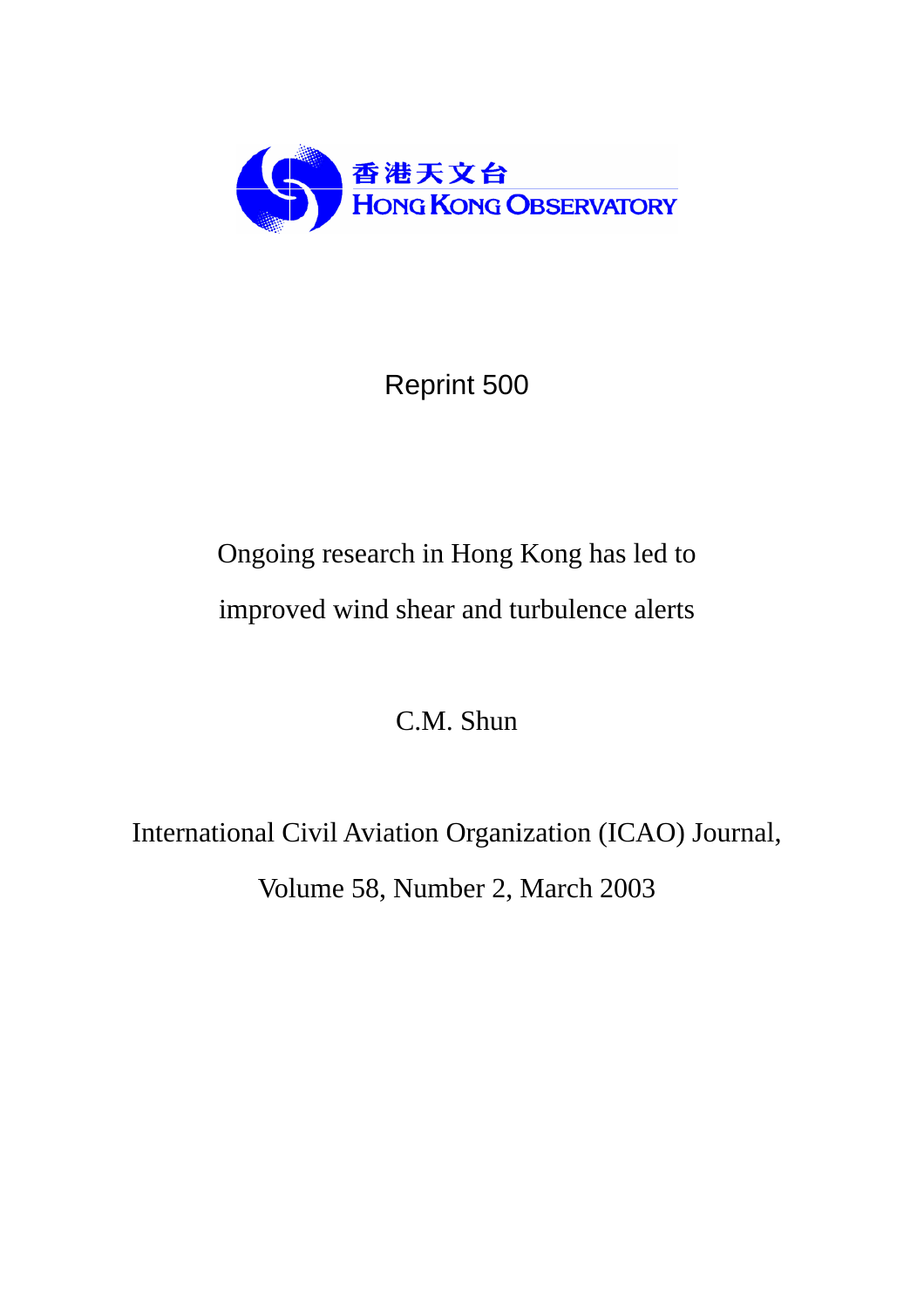## **Ongoing research in Hong Kong has led to improved wind shear and turbulence alerts**

(published in the International Civil Aviation Organization (ICAO) Journal,

Volume 58, Number 2, March 2003)

*Located in an area susceptible to wind shear and turbulence, the Hong Kong Observatory continues to refine techniques for detecting these phenomena and providing timely alerts to aircraft approaching or departing Hong Kong International Airport.* 

#### **C.M. SHUN**

*HONG KONG OBSERVATORY (CHINA)*

SINCE the opening of the Hong Kong International Airport (HKIA) nearly five years ago, about 1 in 600 flights in and out of the airport has reported significant wind shear. Over the same period, around 1 in 2,400 flights has reported significant turbulence.

Hong Kong International Airport was built on reclaimed land to the north of the mountainous Lantau Island, which has peaks rising to nearly 1,000 metres (3,281 ft) adjacent to valleys as low as 400 metres (1,312 ft). *Figure 1* illustrates the location of HKIA relative to this rugged terrain. To the north-east of HKIA are a number of smaller hills with peaks rising to 600 metres (1,969 ft). In this hilly, coastal environment, a wide variety of weather phenomena can cause wind shear and turbulence.

Wind shear is a sustained change (i.e. lasting more than a few seconds) in wind direction and/or speed, resulting in a change in aircraft lift. A decrease in lift will cause the aircraft to descend below the intended flight path. A change of 15 knots or more in headwind or tailwind is considered significant wind shear which may require timely and appropriate corrective action by the pilot.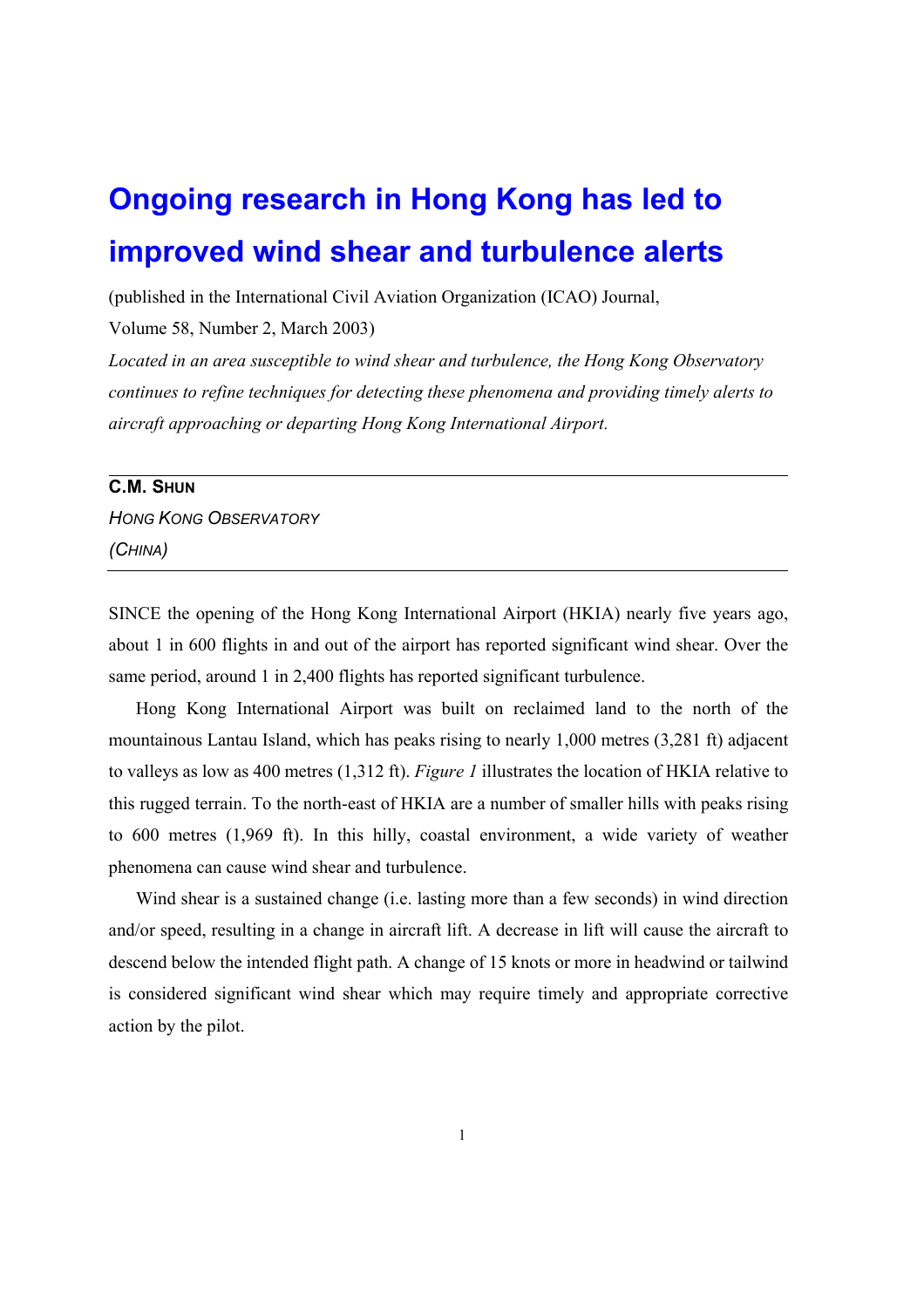

**Figure 1. Map of HKIA and the surrounding area, with 100-metre terrain contours.** 

Turbulence is caused by rapid, irregular motion of the air. It brings about bumps or jolts, but does not normally influence the intended flight path of an aircraft to a large extent. However, in severe turbulence, abrupt changes in the altitude and attitude of an aircraft may occur and the pilot may momentarily lose control of the aircraft. For reporting and alerting purposes, moderate or severe turbulence is considered significant.

#### **Typical scenarios**

There are a number of reasons for wind shear and turbulence at Hong Kong International Airport. The most common is windy conditions, where the hills surrounding the airport disrupt the flow of air. Thunderstorms are another cause  $\sim$  occurring at HKIA on an average of 37 days a year — because they can lead to gust fronts and microbursts, with associated wind shear and turbulence. Sea breezes also cause wind shear and turbulence. Typically, a low-level convergent shear occurs between westerly sea breezes and the opposing background winds from the east. Yet another cause, albeit the least frequent, is a low-level jet — a narrow band of strong winds in the lower atmosphere causing a headwind gain to an aircraft entering the jet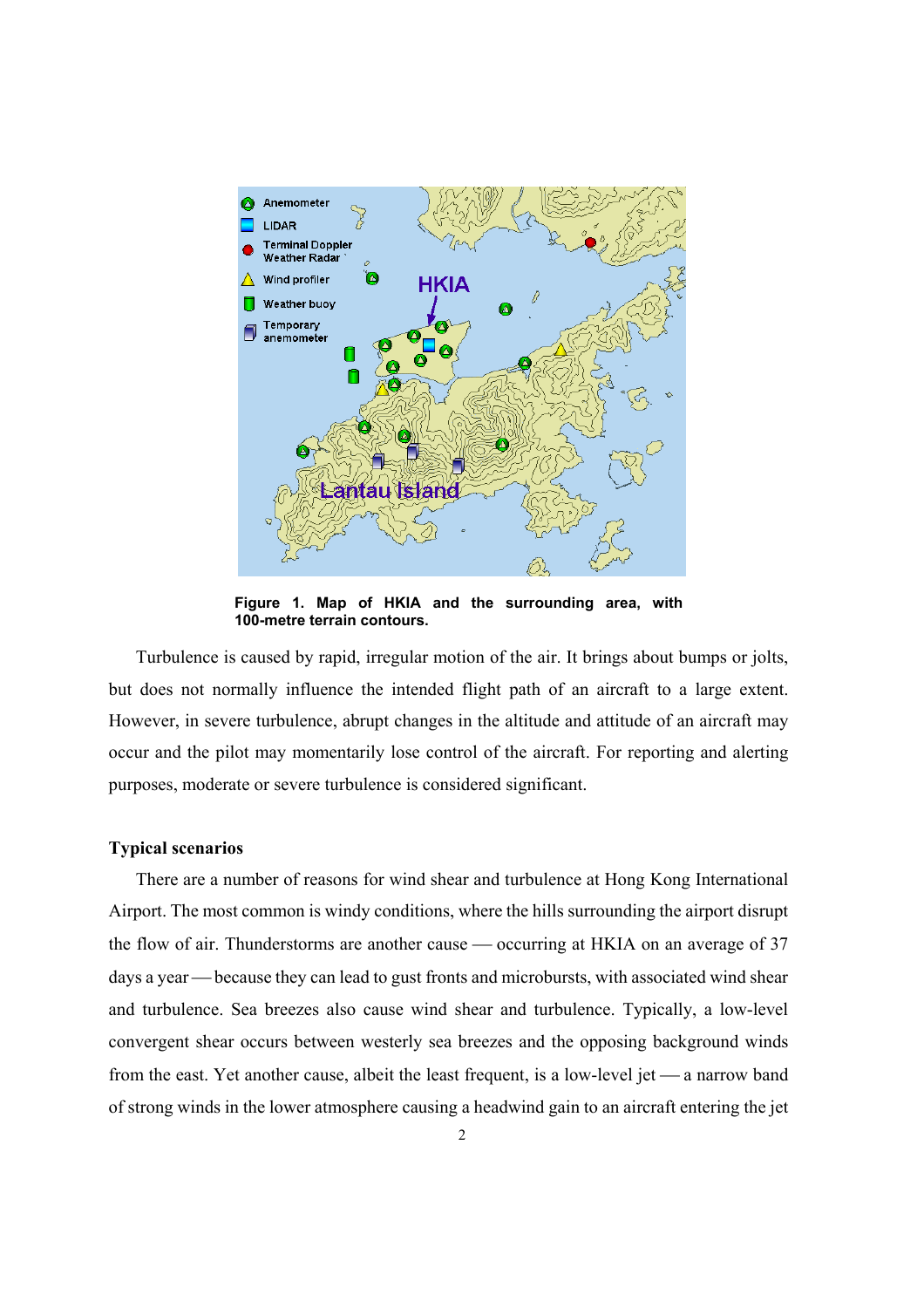and vice-versa. The headwind changes are more significant for departing aircraft than those on approach because of the steeper gradient of the departure flight path.

*Terrain-induced wind shear*. Most wind shear and turbulence at HKIA is caused by air flowing across hilly terrain, especially strong winds at Lantau Island in the spring and during the passage of tropical cyclones. Information obtained from pilot reports and high-resolution weather radar observations at HKIA has shed light on the characteristics of terrain-induced wind shear and turbulence.

On windy occasions such as the passage of a tropical cyclone, streams of high-speed air were observed by weather radar to emerge from valleys. Lying between these fast air streams are lower speed air streams downwind of the peaks. Aircraft traversing these alternating highand low-speed air streams may encounter headwind losses and gains at different locations along the approach and departure paths. A schematic diagram illustrating the observed phenomena in relation to the terrain is shown in *Figure 2*.

When an aircraft moves from a high-speed air stream to a low-speed one, it may experience a large headwind loss resulting in loss of lift. This sink occurs whether there is precipitation or not. The sequence of headwind gain followed by headwind loss may sometimes resemble the classic pattern of a microburst. In wet conditions such as those accompanying tropical



**Figure 2. The most common cause of wind shear at HKIA is the terrain-induced air flow pattern.**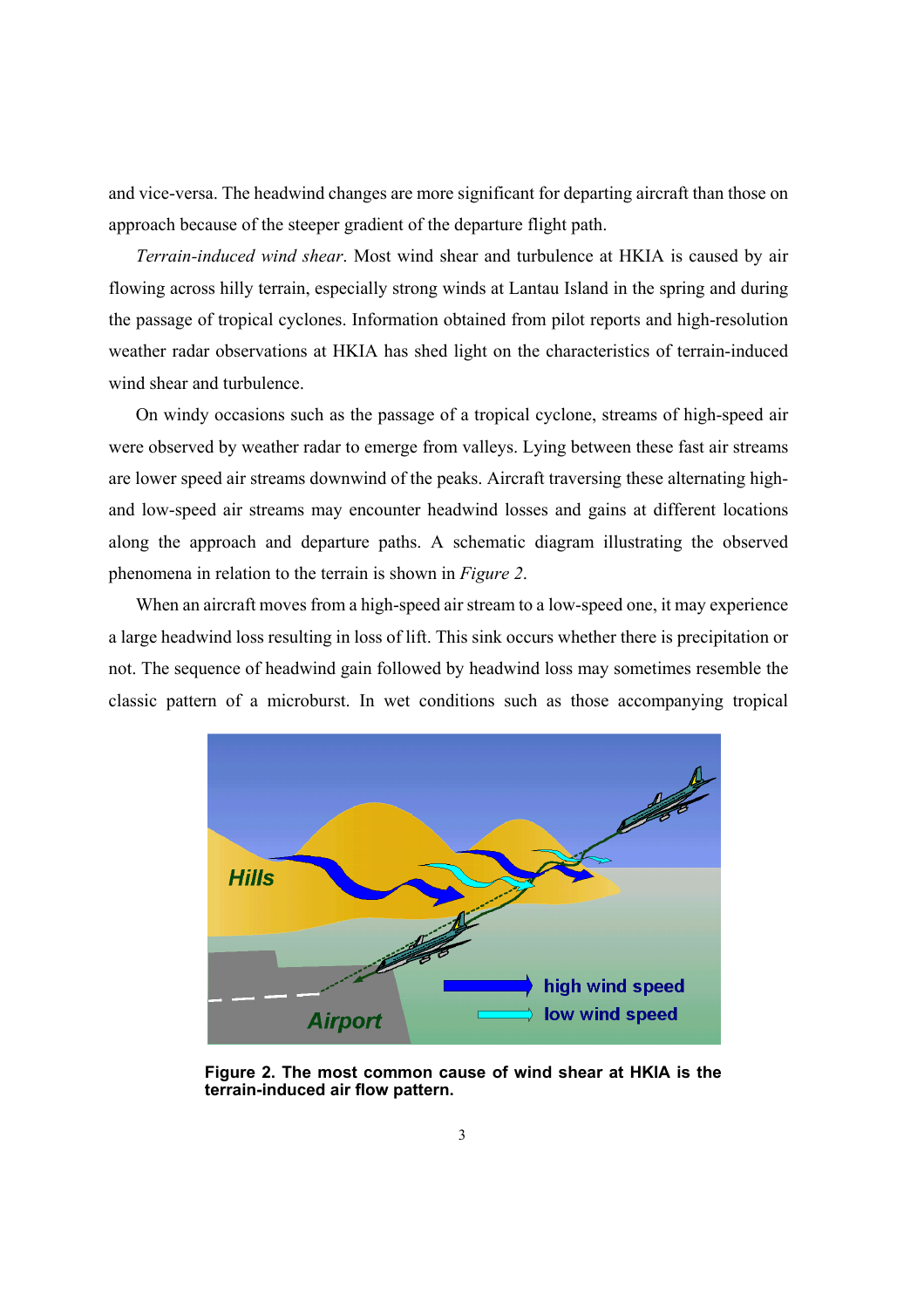cyclones, this pattern has misled some pilots into thinking that the terrain-induced wind shear was associated with a microburst. Pilots would anticipate that the condition would diminish as the precipitation moved away or eased off, only to discover that terrain-induced wind shear still persisted in the latter part of the flight.

Terrain-induced wind shear and turbulence events are also found to be transient and sporadic. This is best illustrated by the wind shear that occurred on 17 March 2000, when strong south-easterly winds blew across Lantau Island. Reports from pilots making consecutive landings on the same runway over a half-hour period around mid-day show that half of the flights experienced wind shear. One aircraft reported a 15-knot headwind loss, followed within the space of two minutes by another reporting a 25 to 29 knot headwind gain. Amazingly, an aircraft two minutes later reported no wind shear at all, followed by yet another report of a 15-knot headwind gain. In other words, even though weather conditions may



*Weather sensors for monitoring wind shear and turbulence conditions in and around Hong Kong International Airport include a terminal Doppler weather radar.* 

remain broadly similar, some aircraft encounter wind shear or turbulence while others do not.

*Wind shear and turbulence alerting*. The Hong Kong Observatory (HKO) provides aviation weather services for HKIA, including a wind shear and turbulence alerting service for arriving and departing flights. Weather sensors for monitoring wind shear and turbulence conditions in and around HKIA include a terminal Doppler weather radar (TDWR) and a suite of wind sensors consisting of a number of anemometers and two wind profilers (see *Figure 1* for the location of these sensors).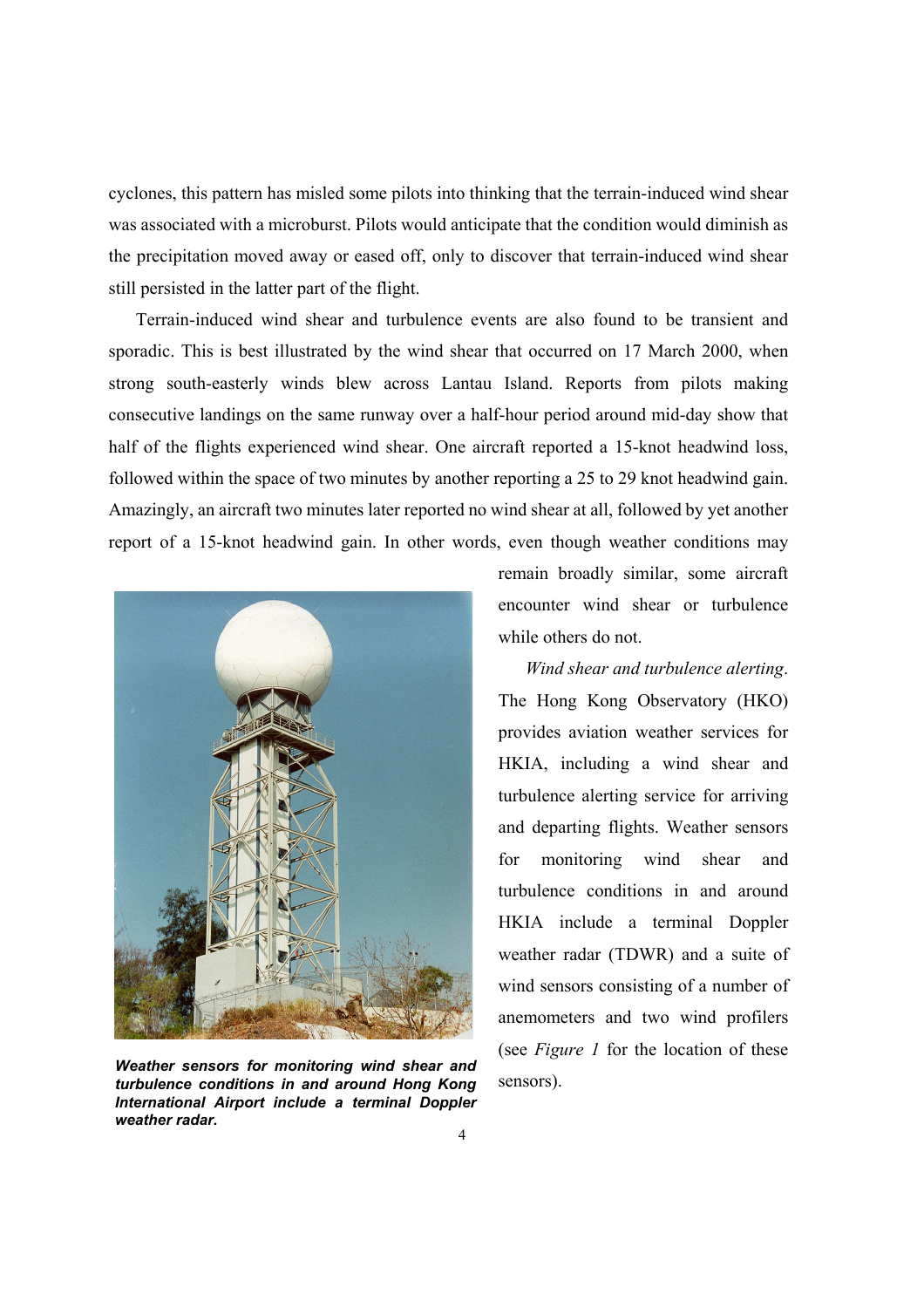A wind shear and turbulence warning system (WTWS) equipped with a suite of wind shear and turbulence detection algorithms processes data from these weather sensors. The system automatically integrates wind shear alerts generated by the TDWR and wind shear and turbulence alerts generated by WTWS algorithms into consolidated alerts for relay to pilots by air traffic controllers.

The Hong Kong Observatory aviation forecaster issues wind shear alerts to supplement the automatic WTWS alerts. The forecaster does this by referring to information from the weather sensors and utilizing techniques developed through studies of pilot reports of wind shear and associated weather patterns. These techniques are being progressively automated and integrated into the WTWS following their verification based on actual flight data and wind shear reports by pilots. Actual pilot reports of wind shear or turbulence received in a timely manner by HKO also trigger forecaster alerts. The forecaster alerts are broadcast on the automatic terminal information system (ATIS).

Based on observations made by the weather sensors, the WTWS issues alerts for possible wind shear and turbulence occurring within three nautical miles (NM) of the runway thresholds. Alerts for wind shear are classified into two levels: a "microburst alert" for a headwind loss of 30 knots or greater accompanied by precipitation, and a "wind shear alert" for a headwind loss of 15 to 30 knots or headwind gain of 15 knots or more.

Alerts for turbulence are based on the same intensity thresholds as those adopted by ICAO for automatic aircraft turbulence reporting. They are issued with reference to heavy category aircraft such as the Boeing 747-400. Turbulence alerts are classified into two levels: "moderate turbulence" and "severe turbulence". This is based on a quantity called the eddy dissipation rate.

*Improved wind shear alerting techniques*. To obtain a more complete picture of the wind shear situation at HKIA, the Hong Kong Observatory launched two month-long intensive reporting exercises with active participation by airlines, pilots and air traffic controllers. One of these exercises was timed to coincide with the spring season when terrain-induced wind shear is believed to be most frequent, and the other during the rainy season, when typhoons, severe storms and high winds often occur.

During the exercises, pilots were requested to file a report whether they had encountered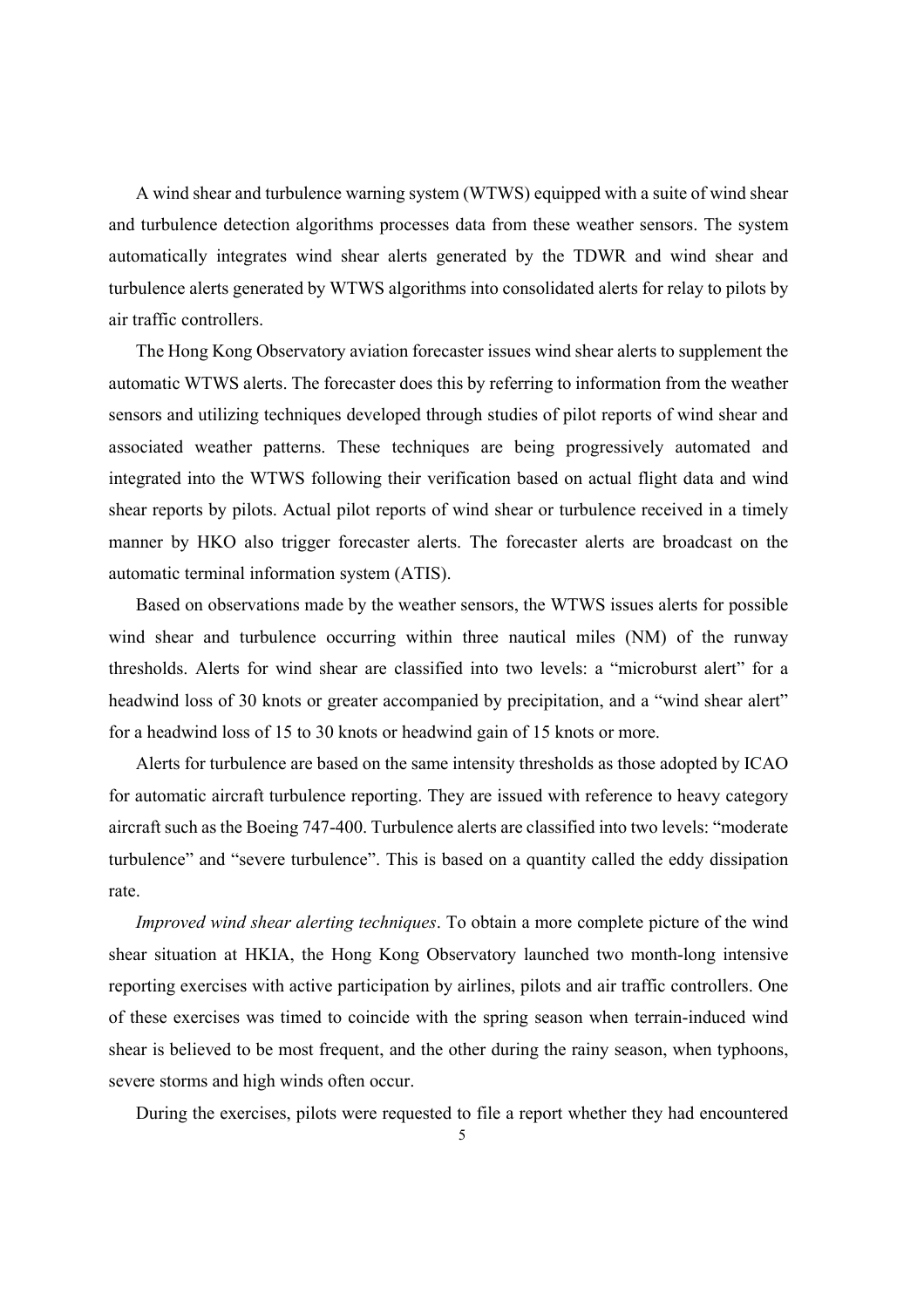wind shear or not. Altogether, HKO received nearly 10,000 reports from pilots, representing one-third of all flights during the two intensive reporting exercises. This allowed the Hong Kong Observatory to conduct a comprehensive review of the performance of the wind shear alerting service and also permitted further development of wind shear alerting techniques.

 Improved wind shear alerting techniques were developed using a systematic approach. Pilot reports of wind shear, including those received during the intensive reporting exercises, were collated to form a chronological database of actual wind shear conditions. Data from the various weather sensors and on-board flight data obtained from commercial aircraft were analysed for the wind shear cases.

Factors deemed important in the occurrence of wind shear were quantified according to meteorological parameters, including the prevailing wind direction and speed, horizontal and vertical differences of winds at different locations, and vertical temperature profile of the atmosphere. These parameters were judiciously combined to form equations and decision flow charts for issuing wind shear alerts under different weather scenarios. The equations and flow charts were then tested for optimal performance by maximizing the number of successful alerts and minimizing false alarms on the basis of the pilot wind shear reports received during the intensive reporting exercises. In this manner, threshold figures were established for the relevant meteorological parameters, and optimal equations and flow charts were adopted.

After independently testing the alerting techniques in reference to pilot wind shear reports received outside the intensive reporting exercises, thereby confirming improved performance, the new techniques were implemented in early 2001 with encouraging results. Over 85 percent of wind shear reports in 2002 were successfully covered by Hong Kong Observatory's wind shear alerts. This contrasts with a previous figure of around 50 percent for 2000. The false alarm rate has also been decreasing.

The performance of the turbulence alerting service was also reviewed based on pilot reports received during the two intensive reporting exercises. During the exercises there were about half as many reports of turbulence as of wind shear. Overall, the Hong Kong Observatory's turbulence alerts were accurate over 90 percent of the time.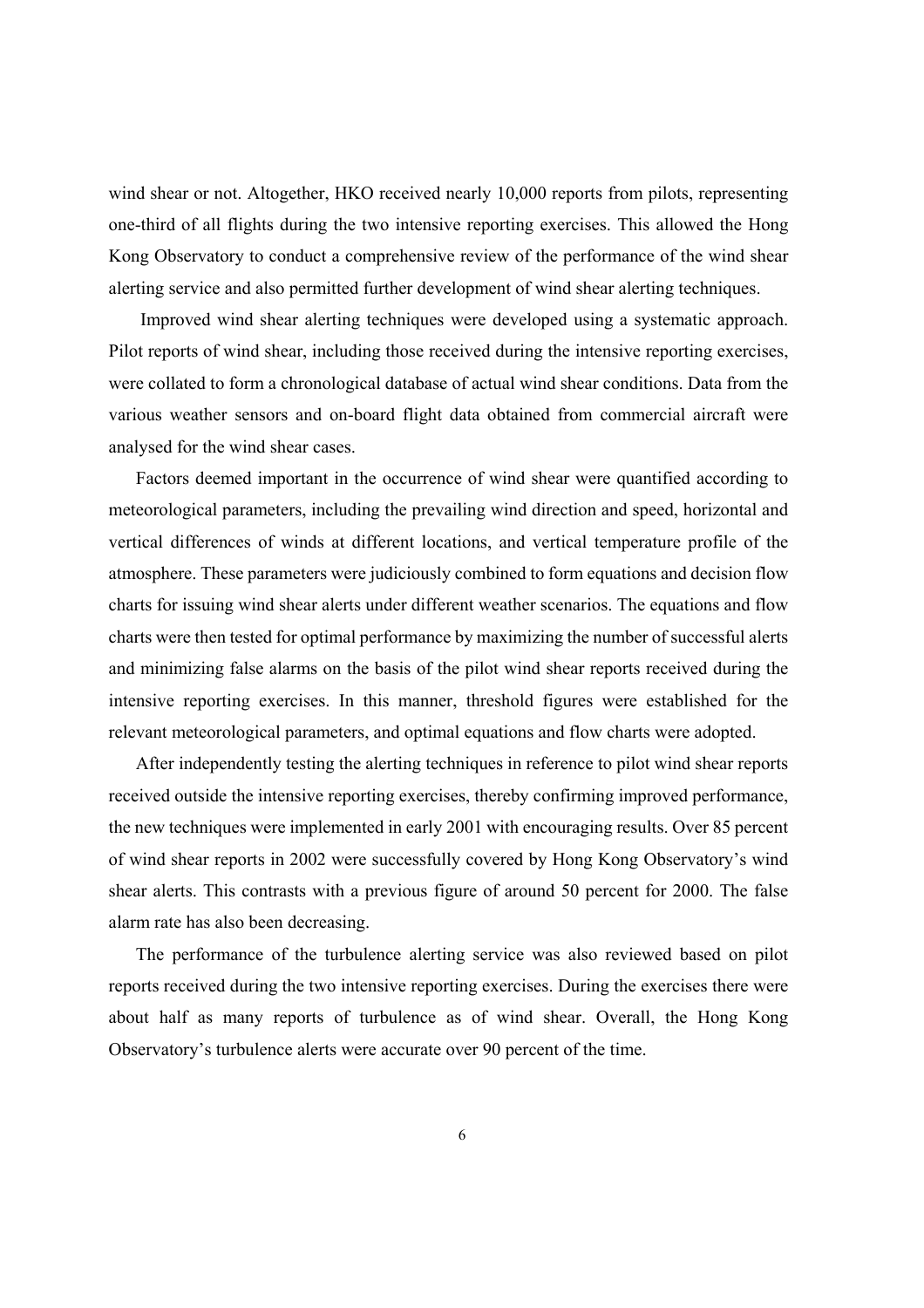#### **New developments**

To enhance wind shear detection in dry weather, the Hong Kong Observatory has implemented several new experimental facilities. These include two weather buoys stationed about 1 NM to the west of the parallel runway thresholds, several temporary anemometers on valleys over Lantau, and a pulsed Doppler light detection and ranging (LIDAR) system at the airport.

The location of these facilities is indicated in Figure 1. While data from these new facilities are still being analysed, results so far show promise. For instance, the weather buoys have proved to be very effective in extending the coverage of the surface anemometer network in detecting wind shear caused by sea breezes.

Installed in mid-2002, the pulsed Doppler LIDAR system is strategically placed on the roof-top of the air traffic control (ATC) complex between the two parallel runways. At this location, the LIDAR is able to scan the approach and departure corridors of both runways. Operating on a principle similar to that of Doppler weather radar, albeit at a much shorter wavelength (2 micrometres compared with a few centimetres for weather radar), the LIDAR is capable of receiving return signals from aerosols in clear air. It is currently configured to perform sector scans at several different elevation angles to enable the monitoring of wind conditions out to about 3 NM from the respective runway thresholds. LIDAR data are collected automatically and are updated about once every two minutes.

Over a period of several months, the LIDAR has already captured some interesting wind shear events occurring in fine weather conditions, such as those associated with the onset of sea breezes. Although the LIDAR works best in fine weather, it did capture terrain-induced wind shear during the passage of tropical cyclones, both before the rain approached and after it subsided. An example of this was the passage of severe tropical storm Hagupit on 11 September 2002, during which a number of aircraft had to go-around on account of wind shear.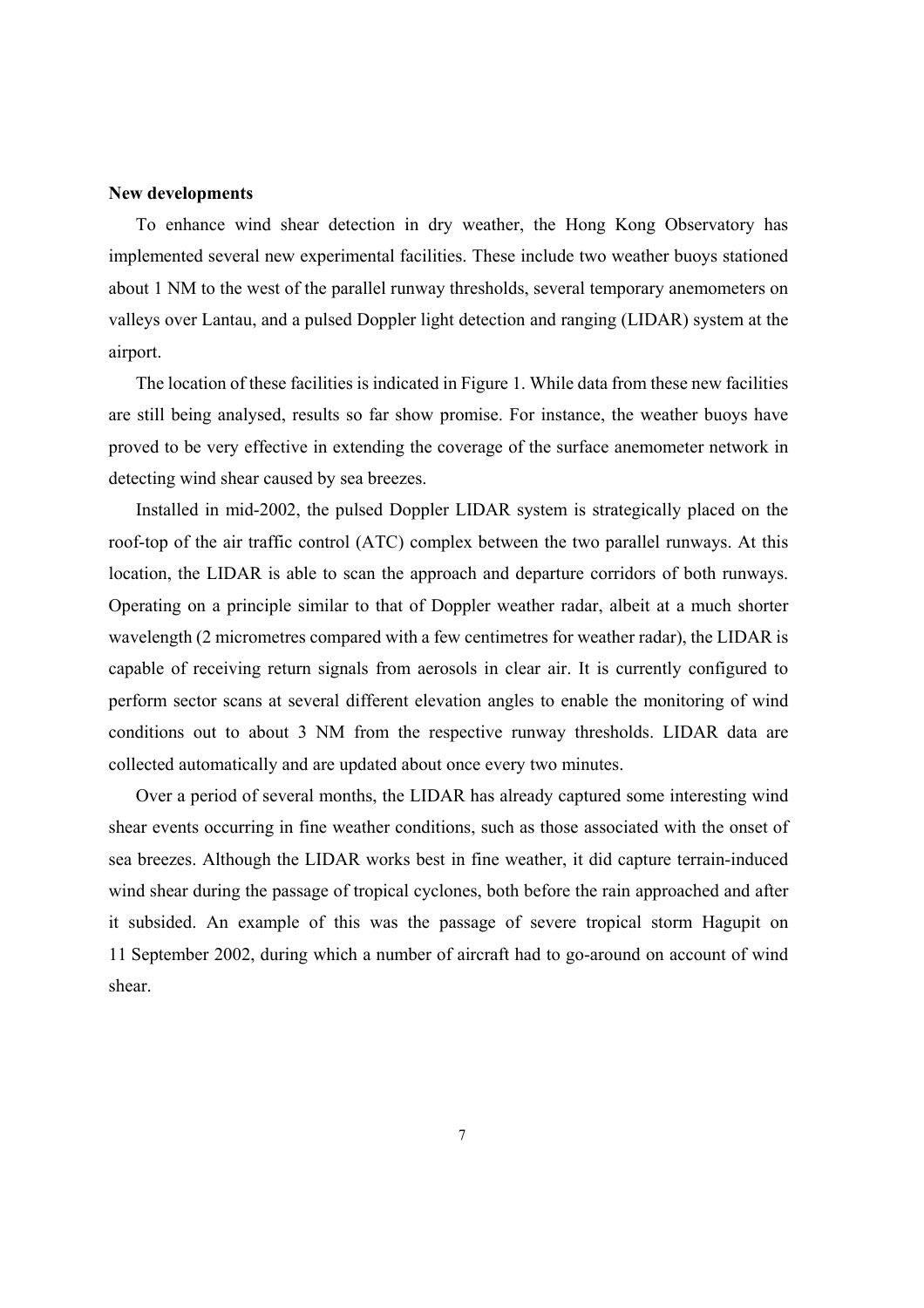

**Figure 3. Hong Kong Observatory LIDAR Doppler radial velocity pattern from a low-elevation scan, revealing the presence of high- and low-speed air streams downwind of rugged terrain.** 

*Figure 3* shows the LIDAR Doppler radial velocity from a low-elevation scan when one of the aircraft conducted a go-around to avoid a wind shear encounter. In the figure the "warm" colours (i.e. brown, yellow and pink) represent radial velocity away from the LIDAR whereas the "cool" colours (i.e. green, blue and purple) represent radial velocity towards the LIDAR. Over the approaches to the west of the airport, alternating high-speed and low-speed air streams similar to those illustrated in Figure 2 can be seen. To summarize, the LIDAR has demonstrated a potential for detecting wind shear not only in fine weather but also under pre-rain and post-rain conditions, when the laser beam is not attenuated or blocked by precipitation. The LIDAR has proved useful in supplementing the TDWR in wind shear detection for a much wider range of weather conditions.